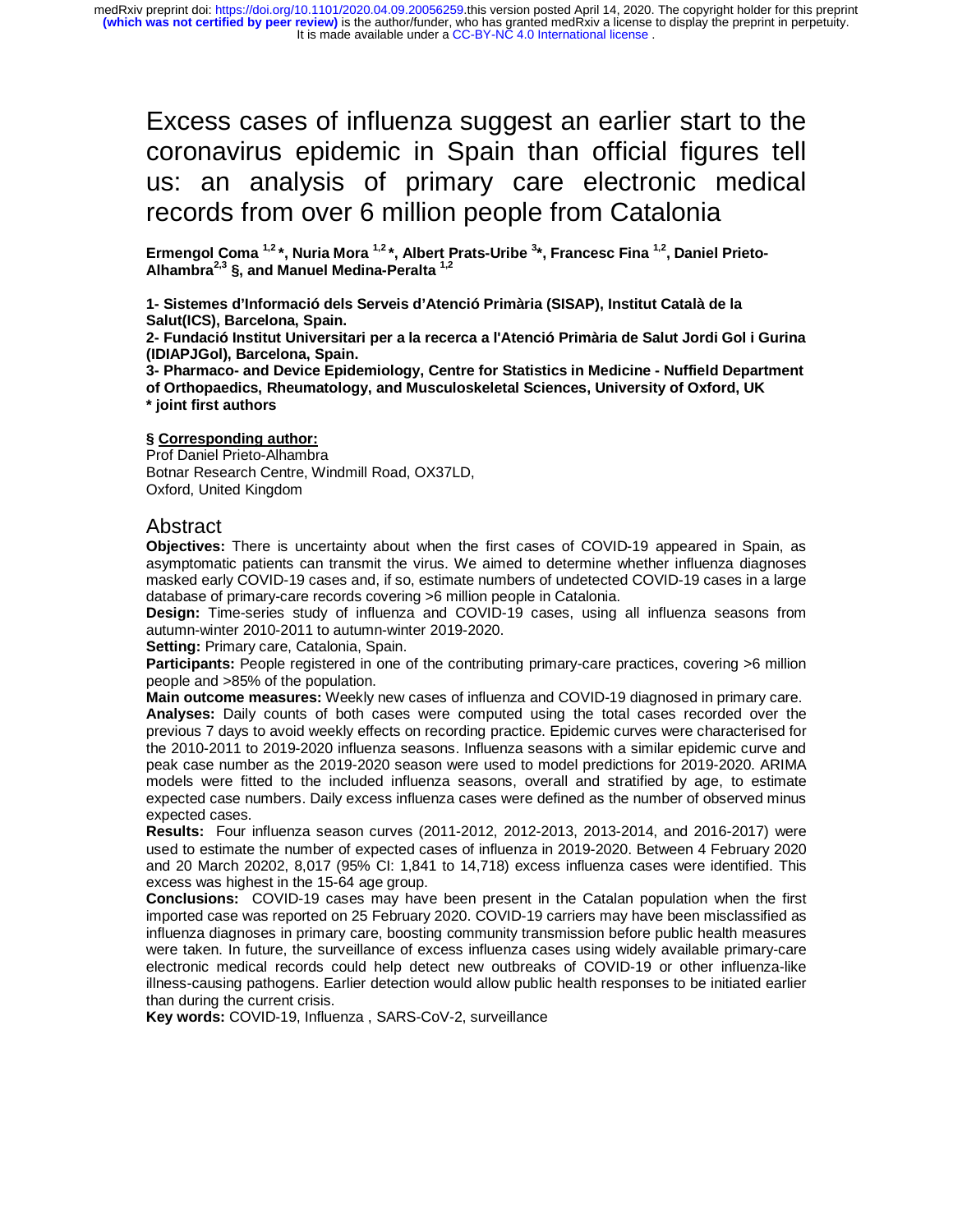## **Background**

A new infectious disease, now named COVID-19, was identified by Chinese authorities on 7 January 2020 as the cause of an outbreak of pneumonia in Wuhan.[1] Caused by SARS-CoV-2, COVID-19 is asymptomatic in around 1-3% of patients, according to the WHO mission report.[2] Most patients present mild influenza-like symptoms, including fever, dry cough, fatigue, sore throat, dyspnoea, headache, and myalgia.[2,3] Around 20% of symptomatic cases present severe forms of disease that require hospital admission.[1] Older people, men, and those with multiple comorbidities appear more likely to suffer more serious types of COVID-19.[2–6] Conversely, children seem to have a similar probability of infection, but milder and often asymptomatic forms of the disease.[7]

Cases of COVID-19 have grown exponentially and have been reported all over the world. The first three cases in Europe were reported in France on 24 January 2020.[8] The first imported COVID-19 case in Spain was dated 31 January 2020 in La Gomera, and the first in Catalonia reported a month after, on 25 February 2020. The total number of confirmed cases in Catalonia then increased exponentially, with 715 cumulative cases reported by 14 March 2020 and a striking 4,203 on 20 March 2020. Despite these official figures, it is uncertain whether SARS-CoV-2 was circulating in the community before the first official cases. It is difficult to believe, for example, that this airborne infection did not cross the uncontrolled borders between Catalonia and its northern neighbouring country for a whole month. Some have thus speculated that undetected COVID-19 cases may have been categorised as influenza before the first official case was reported in Spain.[9]

Catalonia is fortunate to have a reliable system for influenza surveillance in place. A network of 60 sentinel general practitioners covering 1% of the total population report daily cases of influenza-like illness (ILI) and take samples for differential diagnosis and confirmation of influenza infections in the region.[10] A specialised hospital-based system takes samples from severe hospitalised flu cases.[10] A community-based surveillance system called Diagnosticat also extracts counts of ILI diagnoses from a network of GP health records in real-time, covering 85% of the population.[11] This last approach allows us to examine trends with granularity and to stratify analyses by age and other factors.

As the first cases of SARS-CoV-2 appeared in Catalonia during the influenza epidemic season and the disease shares some symptomatology with influenza, we hypothesised that SARS-CoV-2 could have been circulating in the community before the first confirmed case, resulting in an excess of influenza diagnoses. We aimed to estimate the number of excess influenza cases in Catalonia, globally and by age, and to examine its relationship with the number of clinically diagnosed COVID-19 cases.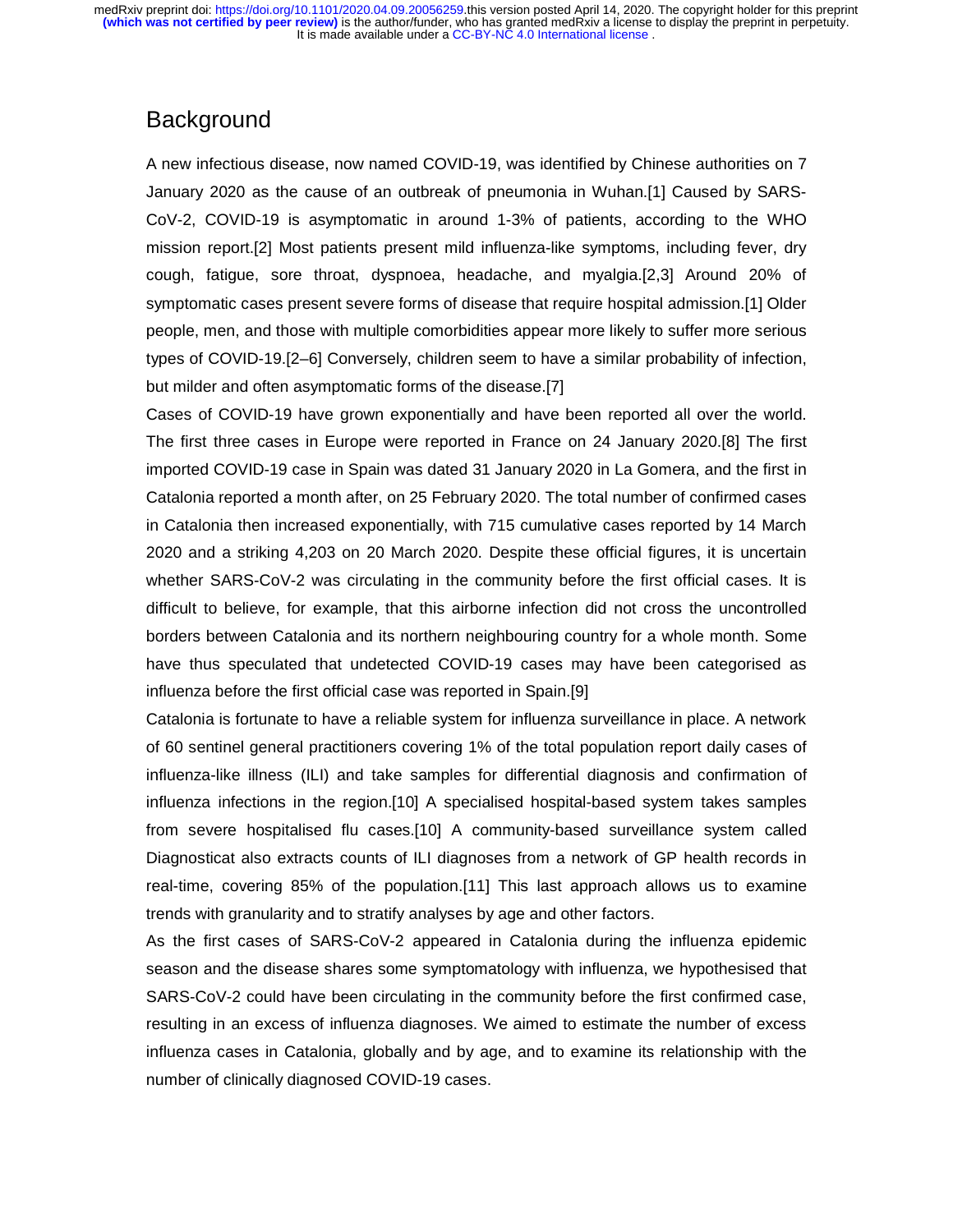## **Methods**

We used a time-series study of influenza and COVID-19 cases. We extracted data from primary-care electronic medical records covering about 85% of the population of Catalonia, around 6 million people. The study period included all influenza seasons from autumn-winter 2010-2011 to autumn-winter 2019-2020.

The key study outcomes were diagnoses of influenza and COVID-19. Daily frequency of influenza cases recorded in primary-care records were obtained from electronic medical records, as is routinely done for the Diagnosticat database.[12]

Diagnosticat is a website that reports in real-time all influenza diagnoses recorded by all general practitioners working at any of the primary-care centres run by the Institut Català de la Salut (ICS). ICS is the main primary-care health service provider in Catalonia and covers about 85% of practices in the region, who all use the same electronic medical record software, ECAP.[13] Diagnosticat includes all clinical influenza diagnosis codes (ICD-10 codes in Supplementary Table 1) and is updated from ECAP daily (since 2010). It presents the frequency of daily influenza cases and the weekly incidence rates per  $10<sup>5</sup>$  population, a unit that allows diagnoses to be compared between territories independently of the number of inhabitants. Influenza data on Diagnosticat has been shown to accurately represent that in a gold-standard source, the sentinel network of influenza infection reports dataset.[11]

The number of COVID-19 clinical diagnoses were extracted and aggregated using the same data source and methods as for influenza diagnoses. Clinical diagnoses of COVID-19 have been recorded in ECAP since 27 February 2020, when bespoke codes were introduced (Supplementary Table 1). Since March 15 2020, Catalan policies have advocated for cases to be defined based on symptoms alone, with serological or PCR confirmation only required when patients are admitted to hospital or are healthcare staff.[14]

## Statistical analysis

Daily counts of influenza and COVID-19 cases were computed based on the frequency of cases recorded in the previous 7-day period to avoid weekly effects on recording practice. All influenza seasons in the study period (2010-2011 to 2019-2020) were analysed separately to characterise annual epidemic curves for seasonal influenza.

Influenza seasons with a visually similar epidemic curve and similar peak case number to that of the 2019-2020 season were selected to model predictions for 2019-2020. Auto Regressive Integrated Moving Average (ARIMA) models [15] were fitted to the seasons included in the analysis for the whole population and for three age groups, paedriatic patients (under 15), adults (15-64), and elderly (over 64 years old).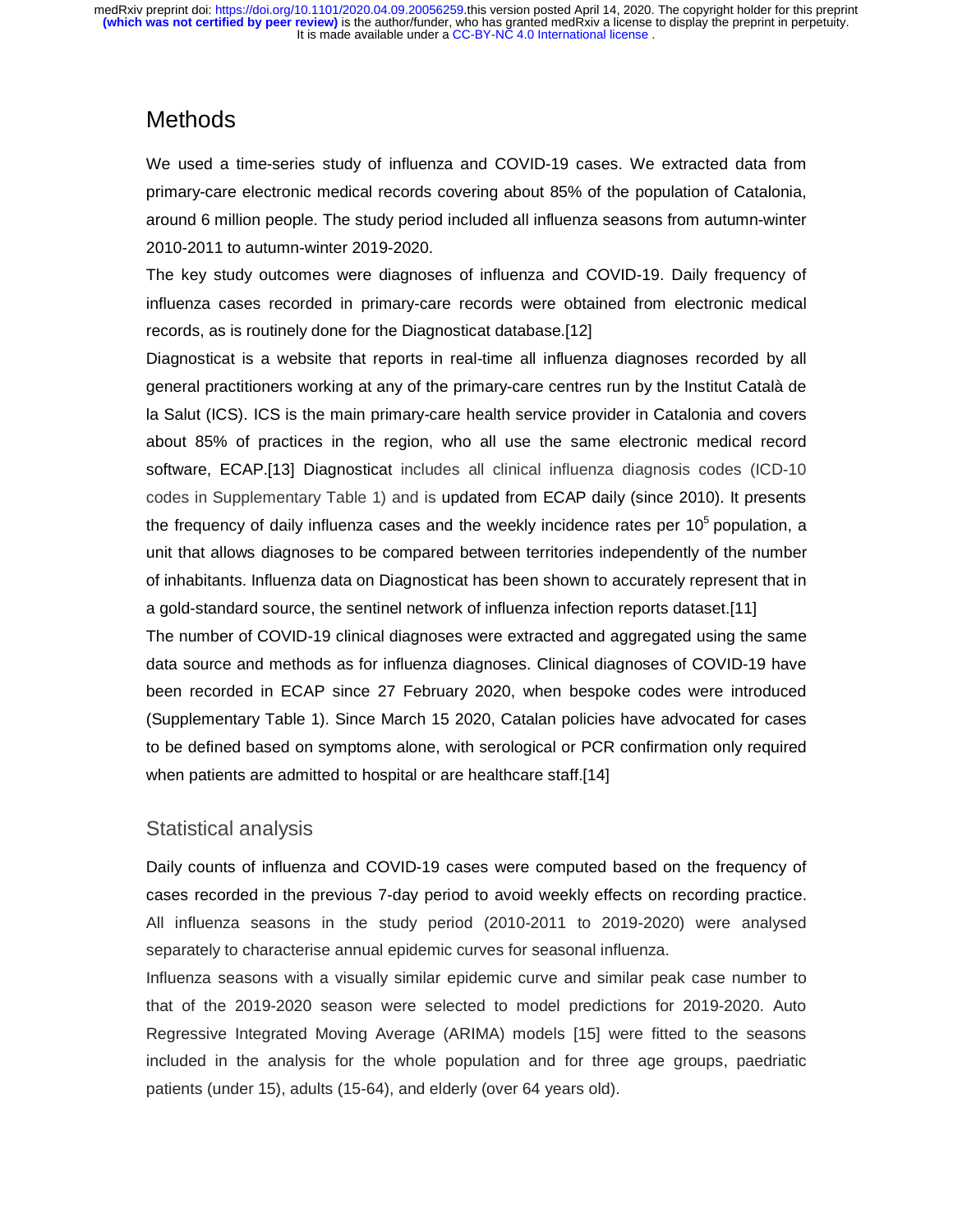From the fitted time series, the expected speed of decrease in the number of weekly influenza cases for the 2019-2020 influenza season was calculated for each day after the peak. The expected speed of decrease was defined as the difference between the number of influenza diagnoses predicted between the current day t and the previous day t-1, divided by the number of diagnoses predicted for the previous day t-1 ((cases $t_1$ (cases $t_1$ )-1). Expected influenza cases were calculated using the sequence  $G_t = G_0 * \prod_{k=1}^t V_k$ , where  $G_t$ was the expected influenza cases in the period t,  $G_0$  was the number of cases at the peak and  $V_k$  the speed of decrease at day  $k$ .

The expected influenza cases for each day on the 2019-2020 season were calculated from the day of the season peak to 20 March 2020, the day of the data extraction. Excess influenza cases were defined as the number of observed minus expected cases, estimated daily as above.

All analyses were performed in R, version 3.5.1. [16]

## **Results**

## Previous influenza epidemic curves

Four of the previous nine influenza season curves (2011-2012, 2012-2013, 2013-2014, and 2016-2017) had an epidemic curve and number of influenza cases during the peak similar to the 2019-2020 season, as shown in Figure 1. These four curves were used to estimate the number of expected cases of influenza in 2019-2020. The mean peak number of cases in the included and excluded seasons was 12,762 and 14,680 respectively. The peak number of cases in 2019-2020 was 12,066.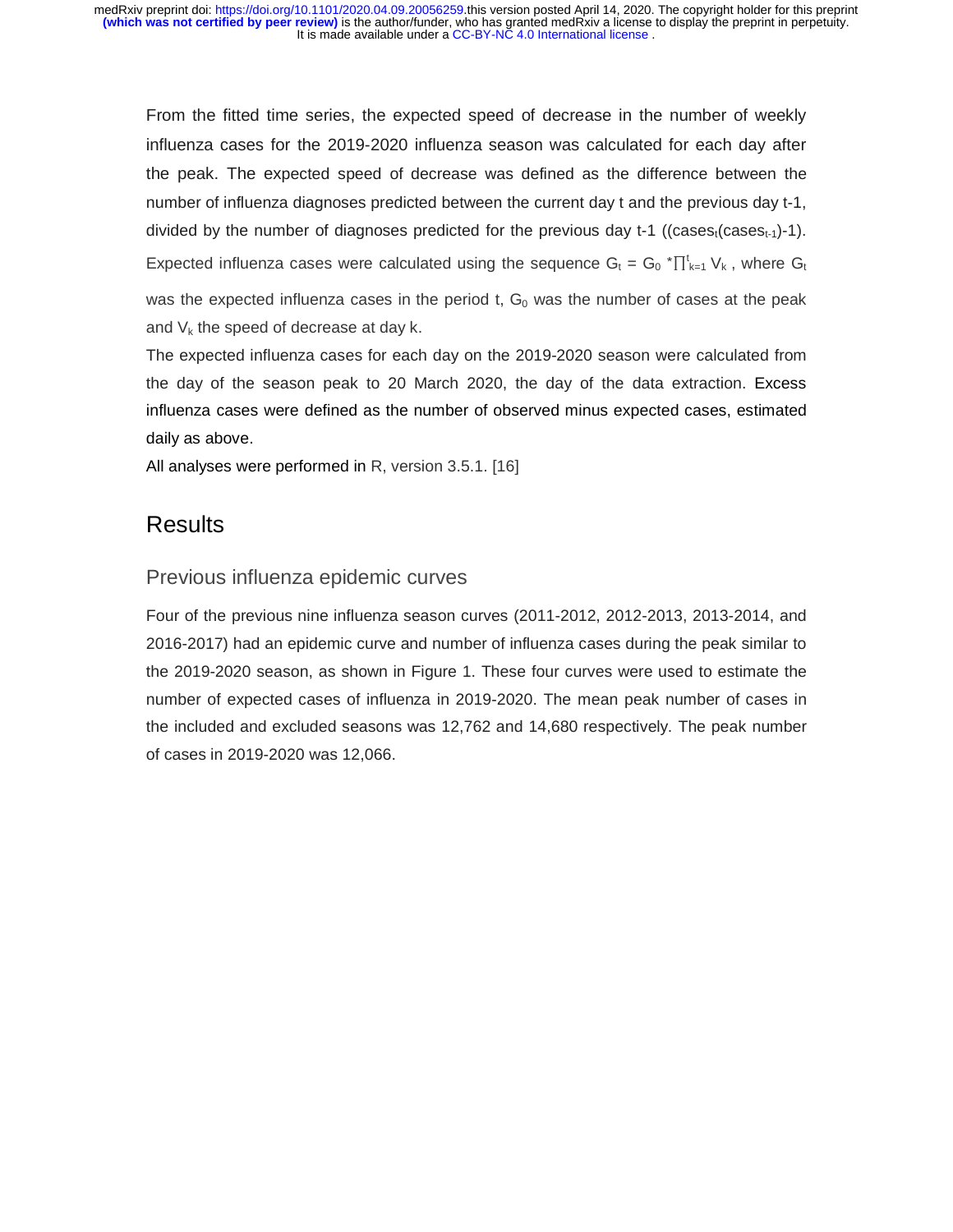

- - Curves excluded - Curves used

**Figure 1. Epidemic curves showing the weekly number of new influenza cases during the influenza seasons from autumn-winter 2010-2011 to autumn-winter 2019-2020 in Catalonia, Spain. Curves in solid lines were similar to the 2019-2020 season and included in further modelling. Curves in dashed lines were not similar to the 2019- 2020 season and were excluded from further modelling.** 

ARIMA models were fitted using the included seasons. Supplementary Table 2 shows the full modelling process and the fitted parameters.

## 2019-2020 influenza epidemic description

In Catalonia, the 2019-2020 influenza epidemic reached its peak on 4 February 2020, with 12,066 cases in the previous 7 days. Figure 2 shows the evolution of the season compared with past seasons, centred on the day of the peak. By eye, the downwards trend after the peak initially looks very similar to the previous seasons. However, 20 days after the peak, the curve starts to flatten, and the slope slows down. This abnormal pattern in the descending part of the curve differs from the pattern in the previous seasons.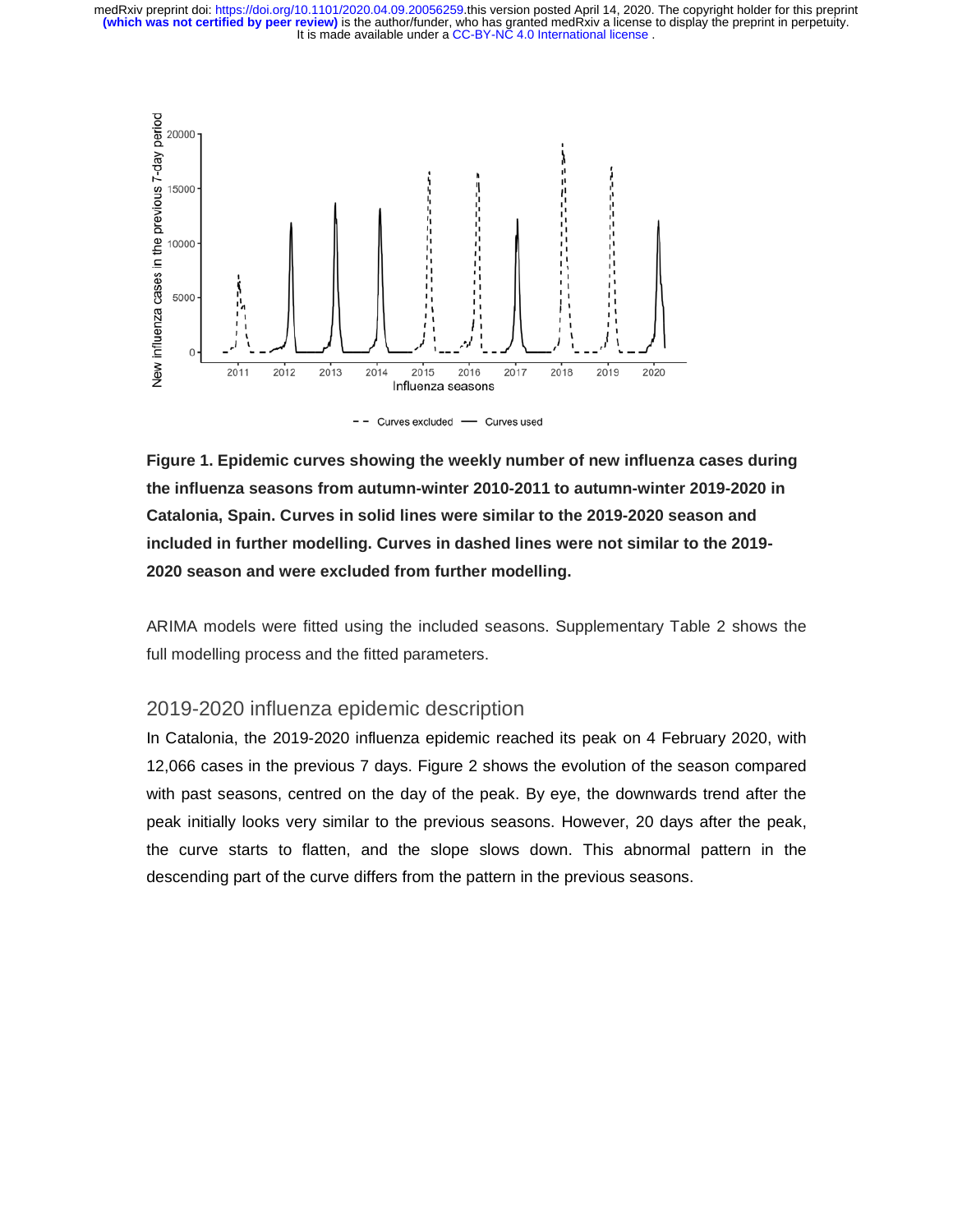



### Expected versus observed cases

Figure 3 shows the observed and estimated numbers of weekly new influenza cases (with 95% CI) after the peak of the 2019-2020 influenza season. The estimated expected number of cases were predicted using the selected previous influenza seasons.

In the whole population, observed cases were always greater than expected after the seasonal influenza peak, to some extent. The difference was statistically significant for 23 days between 4 February 2020 and 20 March 2020. Most of these days fell after 8 March 2020, when the difference between observed and expected increased significantly and observed cases remained above the 95% CI band for expected cases for 2 weeks.

There was a greater difference between observed and expected cases among people aged 15-64 years than in both the total population and other age groups, with 25 total days of significant difference. The observed and expected cases diverged earlier than for the total population, separating around 26 February 2020 and remaining significantly different for the rest of the study period.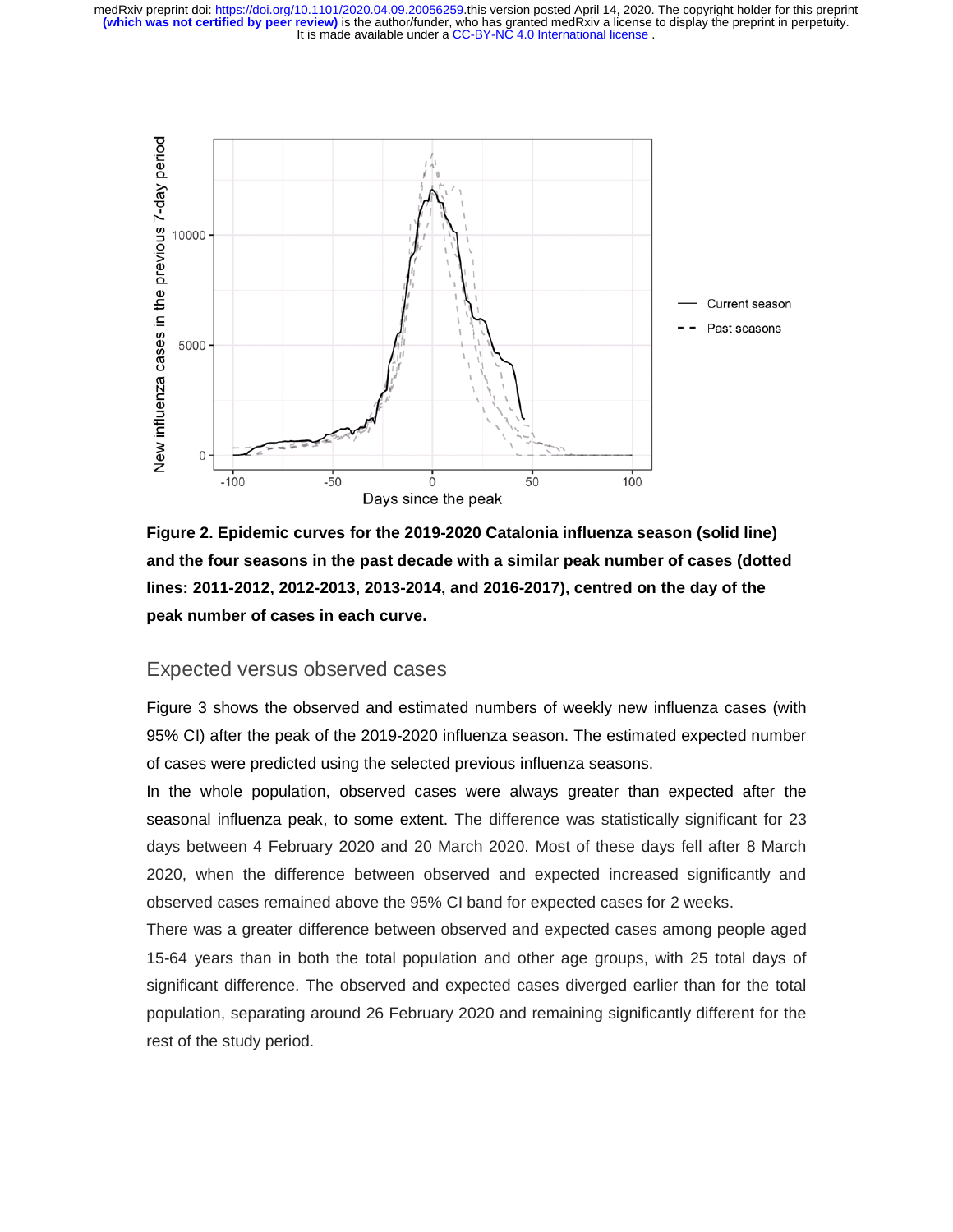Observed and expected cases were generally similar in those older than 64 years, until 6 March 2020. Observed cases then quickly rose above expected cases, with the difference becoming significant on 11 March 2020 and remaining so for 9 days, until 19 March 2020. The shape of the observed cases curve for people younger than 15 years was similar to that for people aged 15-64 years. However, the difference between observed and expected cases was only significantly different for 11 days, between 6 March 2020 and 16 March 2020.



**Figure 3. Observed and expected (with 95% CI) weekly new influenza cases each day after the peak of the 2019-2020 Catalonia influenza season, in the full population and in each age group.** 

We estimated 8,017 excess influenza cases (95% CI 1,841 - 14,718) between 4 February 2020 and 20 March 2020. This excess is presented stratified by age in Table 2.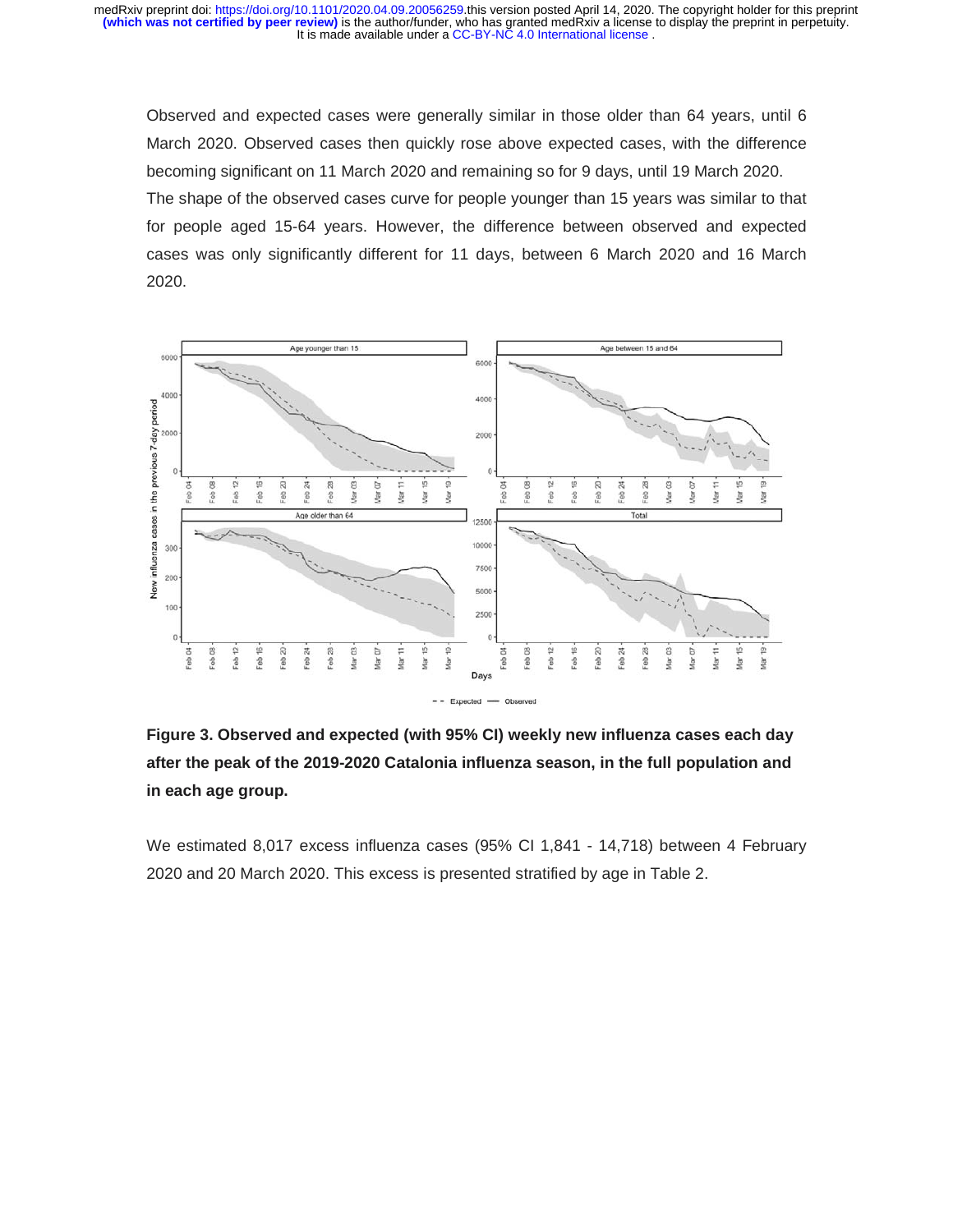**Table 2. Number of excess influenza cases in Catalonia from 4 February 2020 to 20 March 2020, after the peak of the seasonal influenza epidemic, and the percentage of all influenza cases in that period that they make up, overall and by age group.**

| Age group         | <b>Estimated number of excess</b><br>influenza cases<br>(95% CI) | Percentage of all influenza<br>cases in this age group made<br>up by the estimated excess<br>cases<br>(95% CI) |
|-------------------|------------------------------------------------------------------|----------------------------------------------------------------------------------------------------------------|
| Younger than 15   | 2,078<br>$(160 - 4,078)$                                         | 13.6%<br>$(1.0\% - 26.7\%)$                                                                                    |
| Between 15 and 64 | 4,670<br>$(2,387 - 7,124)$                                       | 20.9%<br>$(10.7\% - 31.8\%)$                                                                                   |
| Older than 64     | 142<br>$(33 - 260)$                                              | 8.9%<br>$(2.1\% - 16.3\%)$                                                                                     |
| Total             | 8,017<br>$(1,841 - 14,718)$                                      | 20.4%<br>$(4.7\% - 37.5\%)$                                                                                    |

## Excess influenza cases compared with COVID-19 diagnoses

Figure 4 depicts the number of excess influenza cases and COVID-19 diagnoses each day after the peak of the 2019-2020 seasonal influenza epidemic. Excess influenza cases increased rapidly from 24 February 2020, peaking on 7 March 2020. They steeply declined from 15 March 2020, coinciding with an increase in the number of COVID-19 diagnoses. There were 4,347 excess influenza cases and 1,497 clinical diagnoses of COVID-19 on 14 March 2020, comparing with just 2,575 excess influenza cases (40% less) and a striking 16,547 (539% increase) clinical diagnoses of COVID-19 on 20 March 2020.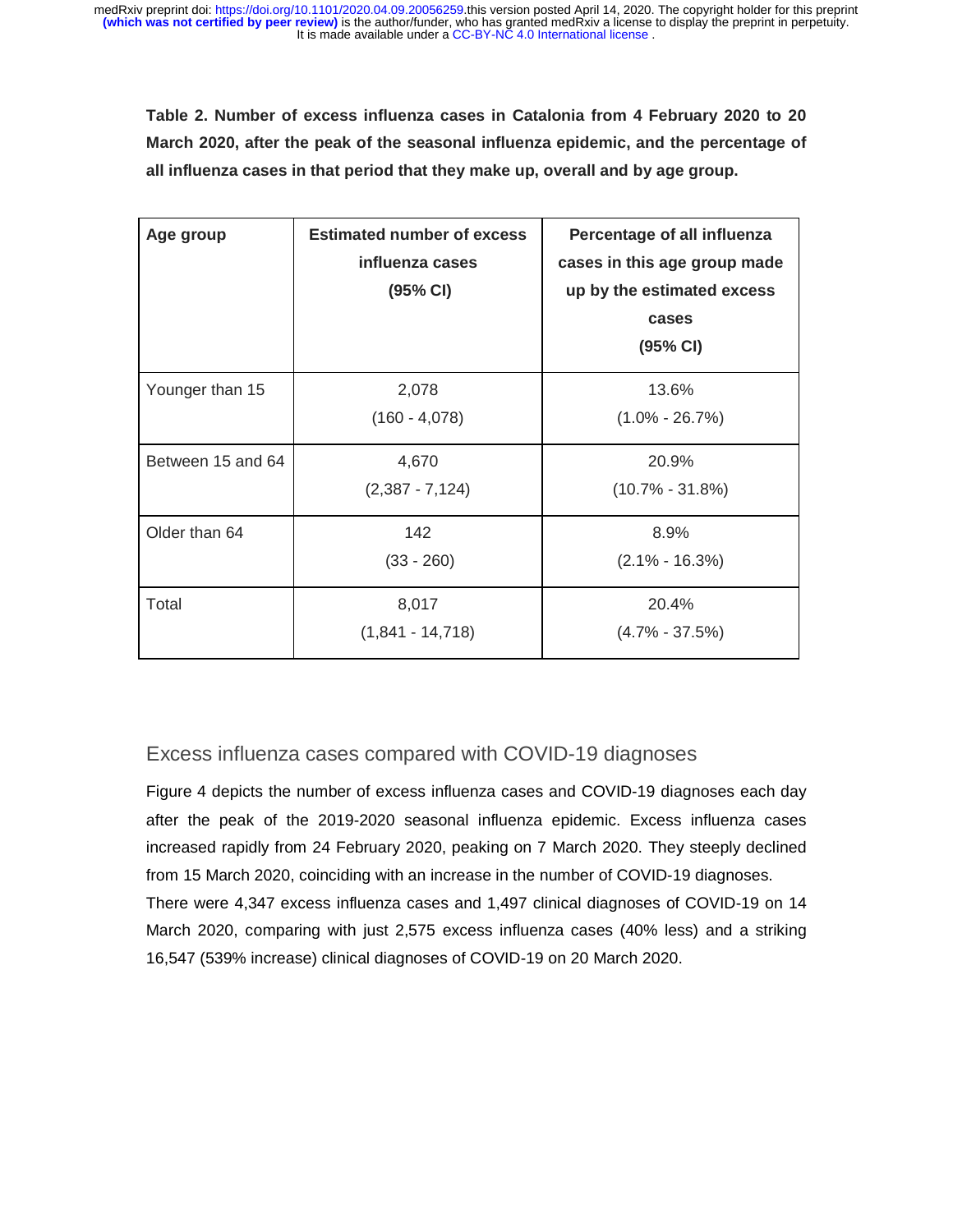

- - Covid-19 clinical diagnoses ···· Excess influenza + covid-19 clinical diagnoses Excess influenza

**Figure 4. Excess influenza cases and clinically diagnosed COVID-19 cases in Catalonia, Spain, as number of cases in the previous 7-day period, from the peak of the 2019-2020 seasonal influenza epidemic (4 February 2020).** 

## **Discussion**

In mid-February 2020, we observed an unusually high, larger than expected number of influenza cases in the daily published data. In Catalonia, the 2019-2020 seasonal influenza epidemic reached its peak on 4 February 2020. Based on previous years' data, influenza diagnoses were expected to decrease rapidly over the following weeks. However, the number of influenza diagnoses instead remained stable, which was counterintuitive and inconsistent with data from past influenza seasons. This increase in observed influenza diagnoses over those expected, here named "excess influenza," correlates over time with the observed number of COVID-19 cases. Excess influenza cases could be used in future for the early detection of competing outbreaks.

Using four of the previous nine influenza seasons as a benchmark, we detected 8,017 excess influenza cases between 4 February 2020 and 20 March 2020. This excess was higher in people aged 15-64 years, with over 20% more cases than expected. The excess started to decrease after 15 March 2020. Worryingly, these results suggest that SARS-CoV-2 could have already been circulating in the Catalan population when the first imported case was reported on 25 February 2020. People infected with COVID-19 may have been masked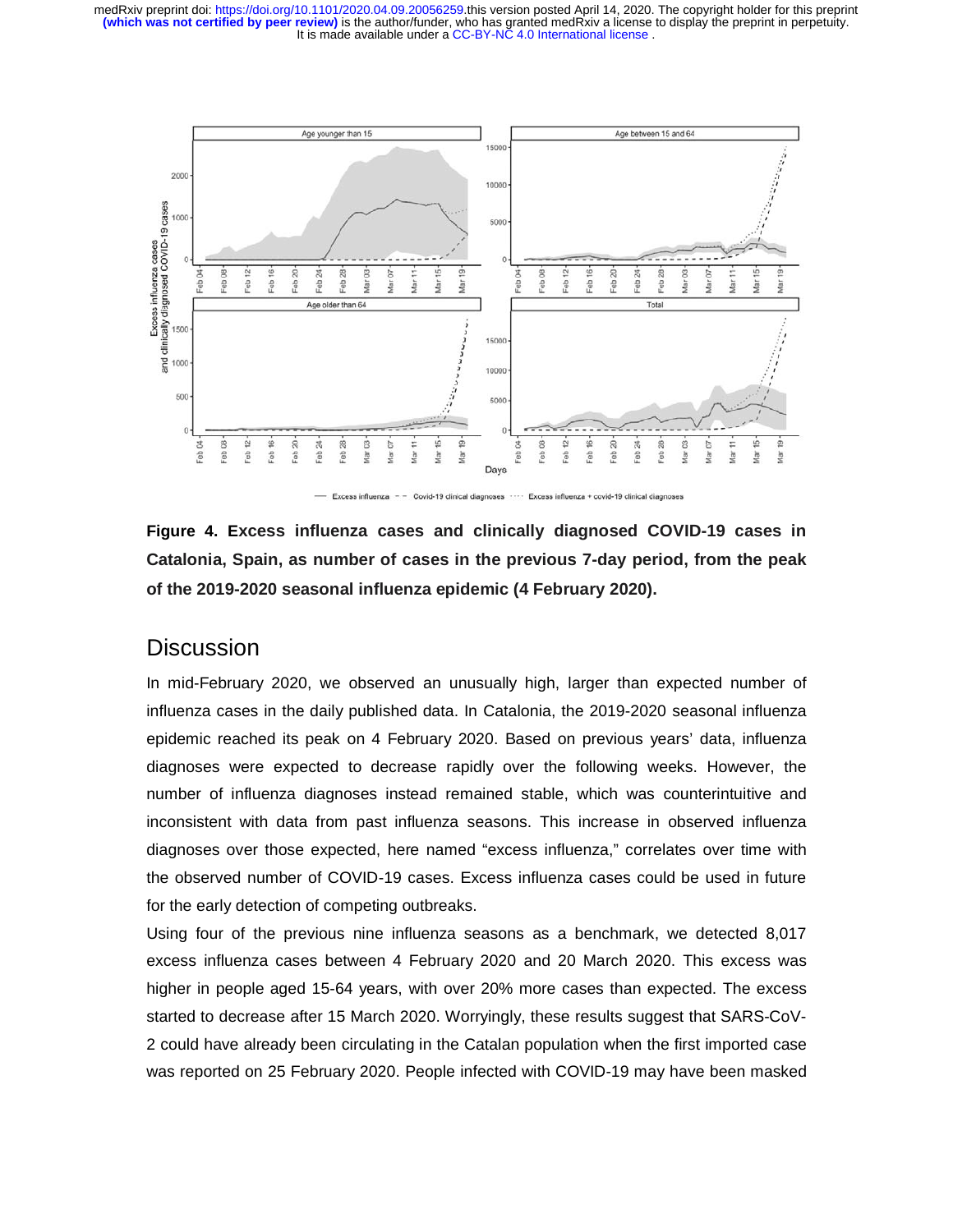under ILI diagnoses in primary care, allowing continuing community transmission of COVID-19 before public health measures were taken.

To our knowledge, this is the first study attempting to quantify the start of the COVID-19 epidemic in Spain by comparing the number of reported ILI cases with the expected figures based on previous influenza seasons. The excess influenza cases metric could be useful for monitoring future outbreaks of COVID-19 and other competing viral epidemics.

Our study has several limitations. We used ecological data and modelled it using data from previous seasons, therefore assuming a direct causal link between excess influenza cases and the COVID-19 pandemic. Although we lack confirmatory tests or antigenic data for the estimated excess influenza cases, our results agree with a recent study that tested all influenza samples in Los Angeles for SARS-CoV-2, finding 2.2-10.7% of the tested samples positive for the pathogen.[17]

The observed excess influenza cases could have been due to a panic effect, in which the current coronavirus infodemic, a rapid spread of misinformation, has encouraged people to consult healthcare professionals more frequently and for milder symptoms than usual. However, our data showed that the number of influenza diagnoses dropped drastically and COVID-19 diagnoses increased after 15 March 2020. New COVID-19 guidelines were released on 15 March 2020 in Spain that recommended only testing hospital-admitted patients and healthcare staff and encouraging GPs to diagnose COVID-19 clinically without PCR confirmation.[14] At least some of the excess ILI cases were thus likely to have actually been COVID-19 cases.

Our study also has strengths. The data used were good quality, as demonstrated in many previous publications,[18–24] were obtained directly from primary-care records, and have been validated against gold-standard sentinel systems. This existing database covers over 85% of the population of Catalonia, which allowed us to rapidly detect excess influenza cases across the whole population and in different age groups.

In conclusion, the full extent of the SARS-CoV-2 pandemic is still unknown. The confirmed number of cases may be just the tip of the iceberg, due to the lack of testing of patients presenting mild COVID-19 symptoms. We need comprehensive, well-designed, seroprevalence studies to know how many people have been infected. The surveillance of excess influenza cases using widely available primary-care electronic medical records could help detect new outbreaks of COVID-19 and other ILI-causing pathogens, supporting early testing and public health responses.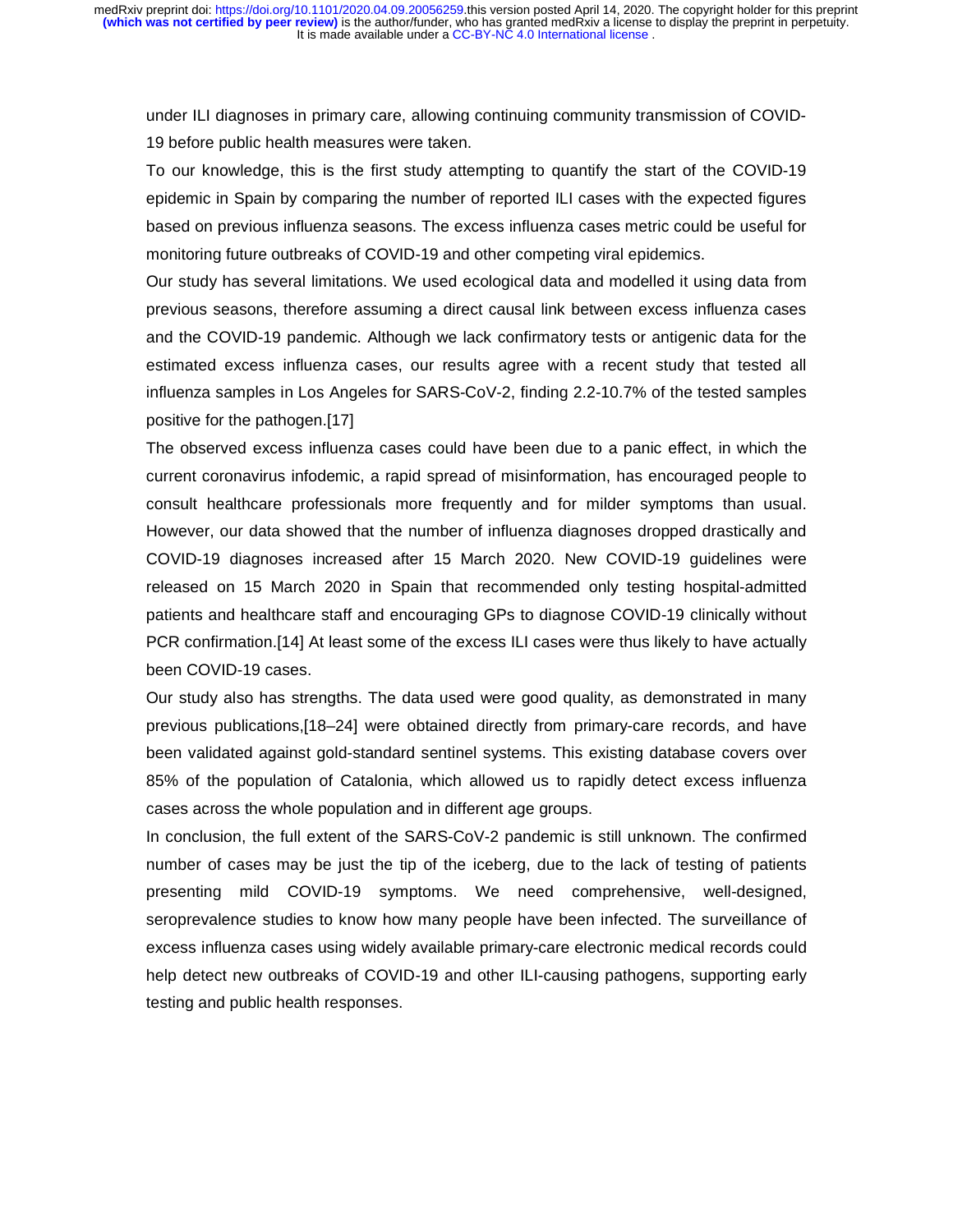#### **Competing interest statement**

 All authors have completed the ICMJE uniform disclosure form at www.icmje.org/coi\_disclosure.pdf and declare: Dr Prieto-Alhambra reports grants and other from AMGEN; grants, non-financial support and other from UCB Biopharma; grants from Les Laboratoires Servier, outside the submitted work; and Janssen, on behalf of IMI-funded EHDEN and EMIF consortiums, and Synapse Management Partners have supported training programmes organised by DPA's department and open for external participants. APU reports grants from Fundacion Alfonso Martin Escudero and the Medical Research Council. No other relationships or activities that could appear to have influenced the submitted work.

### **Transparency declaration**

Lead authors affirm that the manuscript is an honest, accurate, and transparent account of the study being reported; that no important aspects of the study have been omitted; and that any discrepancies from the study as planned have been explained.

### **Ethical approval**

No ethical approval was required. Analyses were only conducted on de-identified and aggregated data available on the public domain.

### **Funding and study sponsors:**

The research was partially supported by the National Institute for Health Research (NIHR) Oxford Biomedical Research Centre (BRC). DPA is funded through an NIHR Senior Research Fellowship (Grant number SRF-2018-11-ST2-004). The views expressed in this publication are those of the author(s) and not necessarily those of the NHS, the National Institute for Health Research or the Department of Health. AP-U is supported by Fundacion Alfonso Martin Escudero and the Medical Research Council (grant numbers MR/K501256/1, MR/N013468/1)

### **Acknowledgements:**

The authors acknowledge English language editing by Dr Jennifer A de Beyer of the Centre for Statistics in Medicine, University of Oxford.

**Contributors:** All authors contributed to the design of the study, the interpretation of the results, and reviewed the manuscript. EC and NM had access to the data, performed the statistical analysis, and acted as guarantors. EC, NM, AP-U, and DP-A wrote the first draft of the manuscript. MM-P and DP-A are joint senior authors. The corresponding author attests that all listed authors meet authorship criteria and that no others meeting the criteria have been omitted

**PPI statement:** This research was done without patient involvement. Patients were not invited to comment on the study design and were not consulted to develop patient relevant outcomes or interpret the results. Patients were not invited to contribute to the writing or editing of this document for readability or accuracy.

### **Data sharing statement:**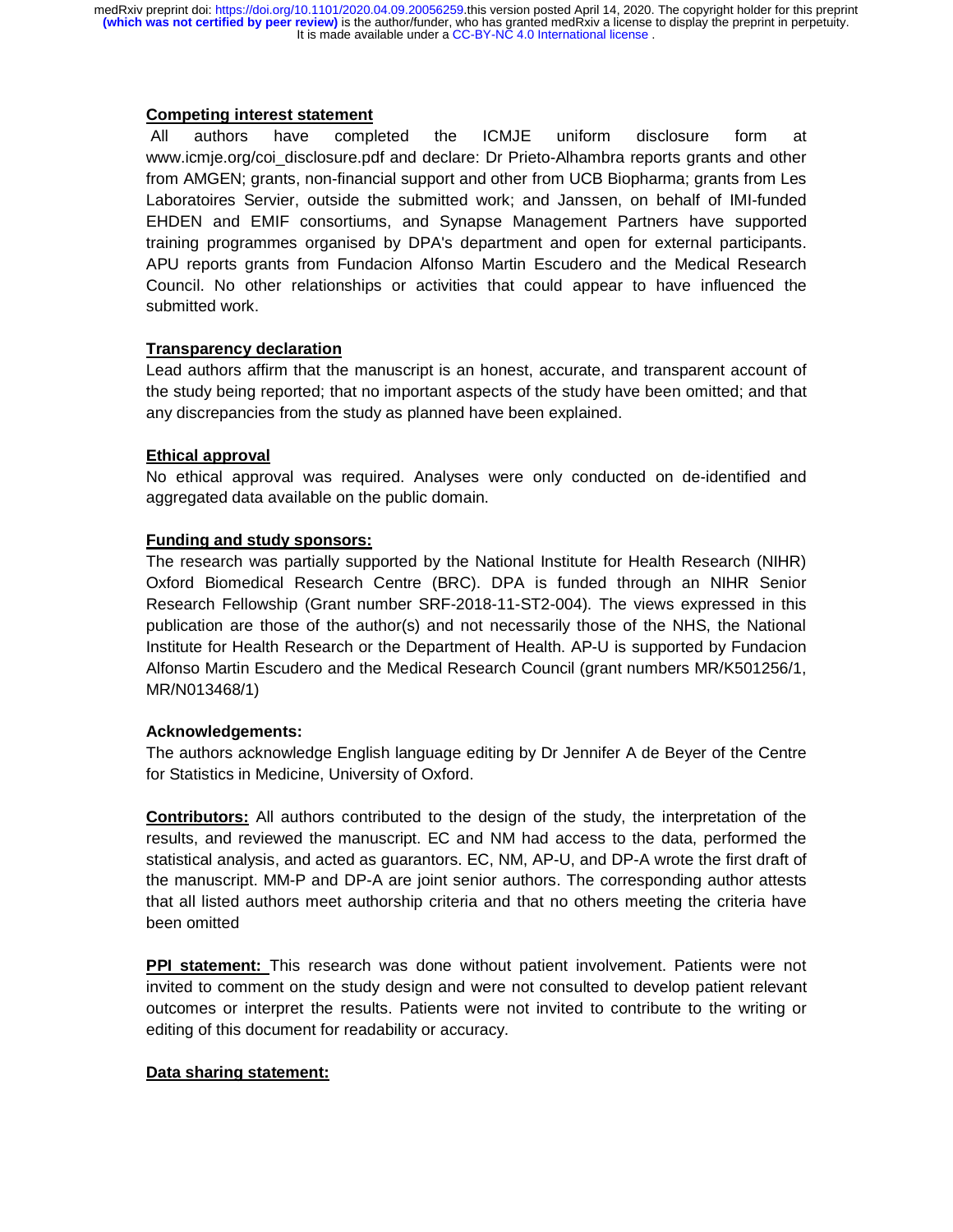Data on influenza case counts for each season and age group are publicly available in Diagnosticat, in the SeGrip section: https://www.ics.gencat.cat/sisap/grip/principal. COVID-19 case counts are available on reasonable request.

## References

- 1 Ecdc. Novel coronavirus disease 2019 (COVID-19) pandemic: increased transmission in the EU/EEA and the UK – sixth update.
- 2 Aylward, Bruce (WHO); Liang W (PRC). Report of the WHO-China Joint Mission on Coronavirus Disease 2019 (COVID-19). *WHO* 2020.
- 3 Young BE, Ong SWX, Kalimuddin S, *et al.* Epidemiologic Features and Clinical Course of Patients Infected with SARS-CoV-2 in Singapore. *JAMA - J Am Med Assoc* Published Online First: 2020. doi:10.1001/jama.2020.3204
- 4 Zhou F, Yu T, Du R, *et al.* Clinical course and risk factors for mortality of adult inpatients with COVID-19 in Wuhan, China: a retrospective cohort study. *Lancet* Published Online First: 2020. doi:10.1016/s0140-6736(20)30566-3
- 5 Huang C, Wang Y, Li X, *et al.* Clinical features of patients infected with 2019 novel coronavirus in Wuhan, China. *Lancet* Published Online First: 2020. doi:10.1016/S0140-6736(20)30183-5
- 6 Chen N, Zhou M, Dong X, *et al.* Epidemiological and clinical characteristics of 99 cases of 2019 novel coronavirus pneumonia in Wuhan, China: a descriptive study. *Lancet* Published Online First: 2020. doi:10.1016/S0140-6736(20)30211-7
- 7 Bi Q, Wu Y, Mei S, *et al.* Epidemiology and Transmission of COVID-19 in Shenzhen China: Analysis of 391 cases and 1,286 of their close contacts. *medRxiv* Published Online First: 2020. doi:10.1101/2020.03.03.20028423
- 8 Bernard Stoecklin S, Rolland P, Silue Y, *et al.* First cases of coronavirus disease 2019 (COVID-19) in France: surveillance, investigations and control measures, January 2020. *Eurosurveillance* 2020;**25**:2000094. doi:10.2807/1560- 7917.ES.2020.25.6.2000094
- 9 Boelle P-Y, Sentinelles syndromic and viral surveillance group D. Excess cases of Influenza like illnesses in France synchronous with COVID19 invasion. *medRxiv* 2020;:2020.03.14.20035741. doi:10.1101/2020.03.14.20035741
- 10 Torner N, Basile L, Martínez A, *et al.* Assessment of two complementary influenza surveillance systems: Sentinel primary care influenza-like illness versus severe hospitalized laboratory-confirmed influenza using the moving epidemic method. *BMC Public Health* 2019;**19**:1089. doi:10.1186/s12889-019-7414-9
- 11 Closas P, Coma E, Méndez L. Sequential detection of influenza epidemics by the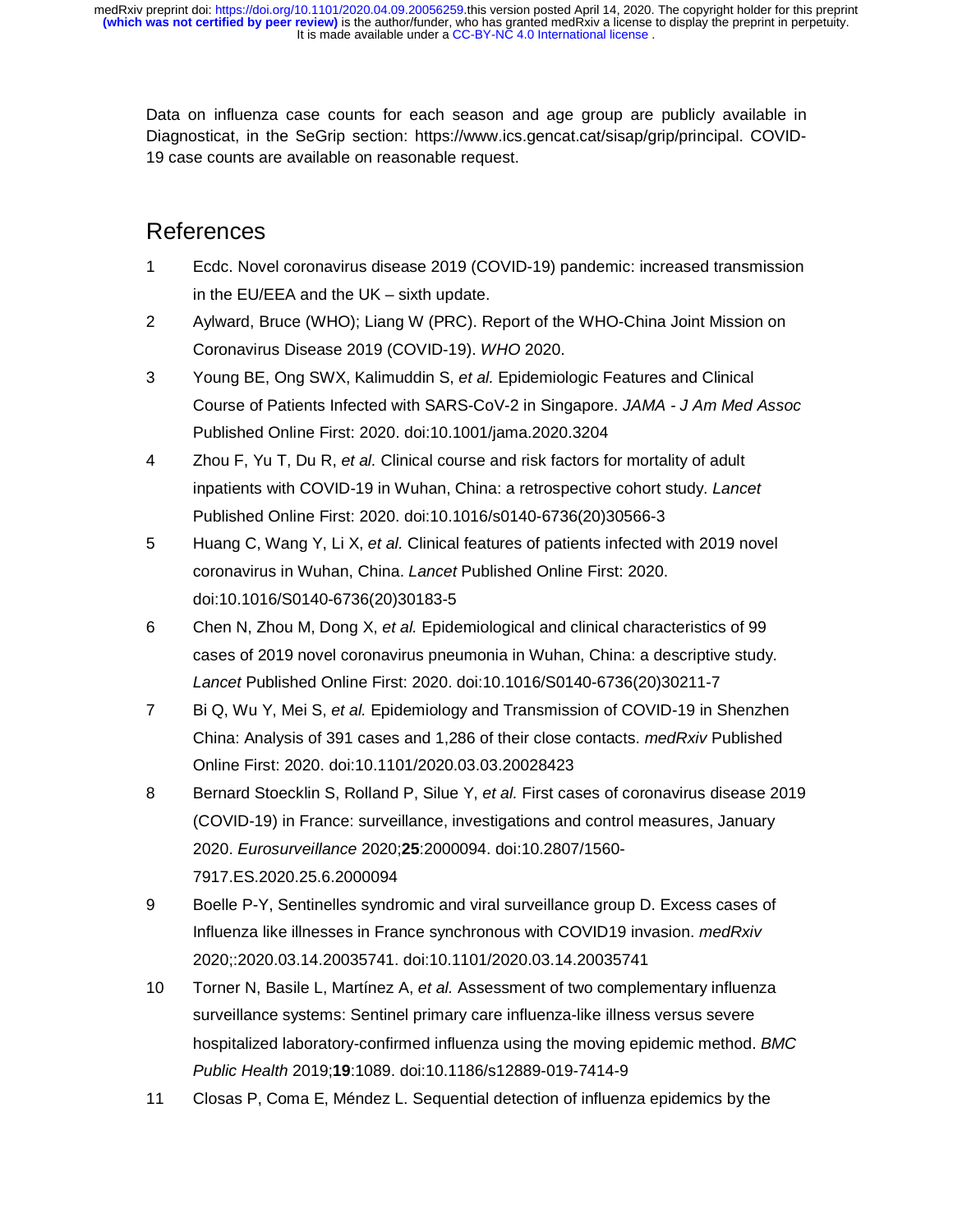Kolmogorov-Smirnov test. *BMC Med Inform Decis Mak* 2012;**12**:112. doi:10.1186/1472-6947-12-112

- 12 SISAP. Grip. Seguiment de la grip a Catalunya. https://www.ics.gencat.cat/sisap/grip/faq?lang=ct (accessed 30 Mar 2020).
- 13 Bolíbar B, Fina Avilés F, Morros R, *et al.* Base de datos SIDIAP: La historia clínica informatizada de Atención Primaria como fuente de información para la investigación epidemiológica. *Med Clin (Barc)* 2012;**138**:617–21. doi:10.1016/j.medcli.2012.01.020
- 14 Guia d'actuació enfront de casos d'infecció pel nou coronavirus SARS-CoV-2.
- 15 Box GEP, Jenkins GM, Reinsel GC. *Time series analysis: Forecasting and control: Fourth edition*. 2013. doi:10.1002/9781118619193
- 16 R Core Team. R software: Version 3.5.1. *R Found Stat Comput* Published Online First: 2018. doi:10.1007/978-3-540-74686-7
- 17 Spellberg B, Haddix M, Lee R, *et al.* Community Prevalence of SARS-CoV-2 Among Patients With Influenzalike Illnesses Presenting to a Los Angeles Medical Center in March 2020. *JAMA* Published Online First: 2020. doi:10.1001/jama.2020.4958
- 18 Recalde M, Manzano-Salgado CB, Díaz Y, *et al.* Validation of cancer diagnoses in electronic health records: Results from the information system for research in primary care (SIDIAP) in northeast spain. *Clin Epidemiol* 2019;**11**:1015–24. doi:10.2147/CLEP.S225568
- 19 Ponjoan A, Garre-Olmo J, Blanch J, *et al.* Epidemiology of dementia: prevalence and incidence estimates using validated electronic health records from primary care. *Clin Epidemiol* 2019;**11**:217–28. doi:10.2147/CLEP.S186590
- 20 Ponjoan A, Garre-Olmo J, Blanch J, *et al.* How well can electronic health records from primary care identify Alzheimer's disease cases? *Clin Epidemiol* 2019;**11**:509–18. doi:10.2147/CLEP.S206770
- 21 Ramos R, Balló E, Marrugat J, *et al.* Validity for use in research on vascular diseases of the SIDIAP (Information System for the Development of Research in Primary Care): the EMMA study. *Rev Esp Cardiol (Engl Ed)* 2012;**65**:29–37. doi:10.1016/j.recesp.2011.07.017
- 22 Fina-Aviles F, Medina-Peralta M, Mendez-Boo L, *et al.* The descriptive epidemiology of rheumatoid arthritis in Catalonia: a retrospective study using routinely collected data. *Clin Rheumatol* Published Online First: 2016. doi:10.1007/s10067-014-2801-1
- 23 Muñoz-Ortego J, Vestergaard P, Rubio JB, *et al.* Ankylosing spondylitis is associated with an increased risk of vertebral and nonvertebral clinical fractures: A populationbased cohort study. *J Bone Miner Res* 2014;**29**:1770–6. doi:10.1002/jbmr.2217
- 24 Pagès-Castell A, Carbonell-Abella C, Avilés FF, *et al.* Burden of osteoporotic fractures in primary health care in Catalonia (Spain): A population-based study. *BMC*